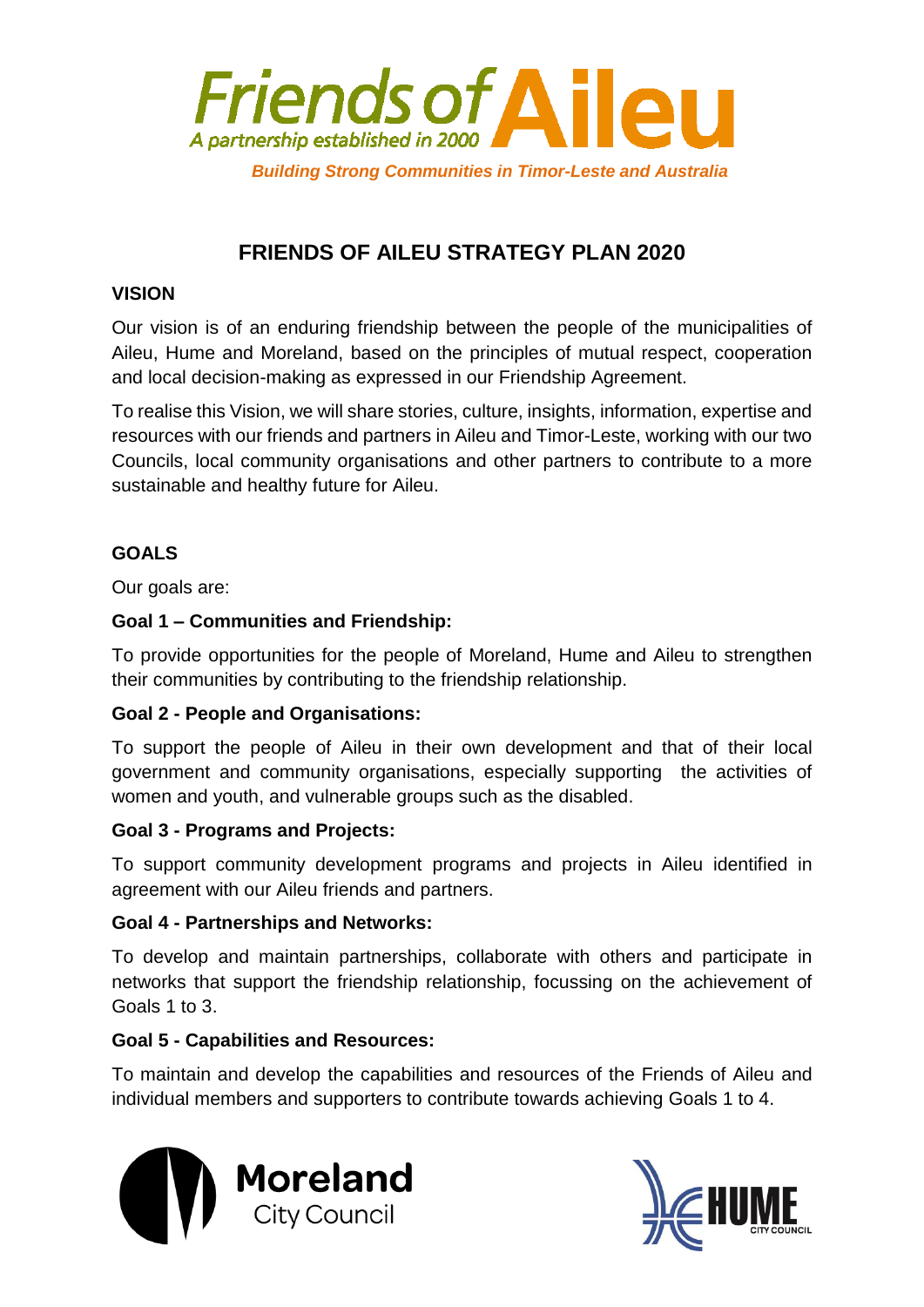

#### *Building Strong Communities in Timor-Leste and Australia*

## **OBJECTIVES**

The objectives to achieve these Goals, and to work towards our Vision, are outlined below. The actual to be undertaken will be expressed in more detail in the Annual Action Plan.

### **Strategy Plan Goal 1 – Communities and Friendship:**

Provide opportunities for the people of Moreland, Hume and Aileu to strengthen their communities by contributing to the development of the friendship relationship

#### **Objectives**

- 1.1 Provide opportunities for community members and staff of the Moreland and Hume City Councils to involve themselves in and support the friendship relationship
- 1.2 Collaborate with the Australian East Timorese community and organisations and Timor-Leste students in activities of mutual interest
- 1.3 Support cultural exchanges and visits between Timor-Leste and Australia

### **Strategy Plan Goal 2 - People and Organisations:**

Support the people of Aileu in their own development and that of their local government and community organisations, especially supporting vulnerable groups such as women and youth.

#### **Objectives**

- 2.1 Provide organisational and professional development support for the Aileu Municipal Administration as it develops more effective delivery of services and moves towards responsible local government
- 2.2 Provide organisational support for the Aileu Friendship Commission, to assist it to develop its accountability and sustainability
- 2.3 Provide organisational and professional development support for Aileu nongovernment and community organisations to assist them to operate more sustainably.

#### **Strategy Plan Goal 3 - Programs and Projects:**

Support community development programs and projects in Aileu identified in agreement with our Aileu friends and partners

#### **Objectives**

- 3.1 Consult with the Aileu Municipal Administration, the Aileu Friendship Commission and non-government partner organisations in Aileu to identify appropriate community priorities that Friends of Aileu has the capacity to support
- 3.2 Work with Aileu government and non-government organisations to help them design, deliver and evaluate programs, projects, objectives and activities that address identified and agreed priorities and that contribute to building community capacity and sustainability.